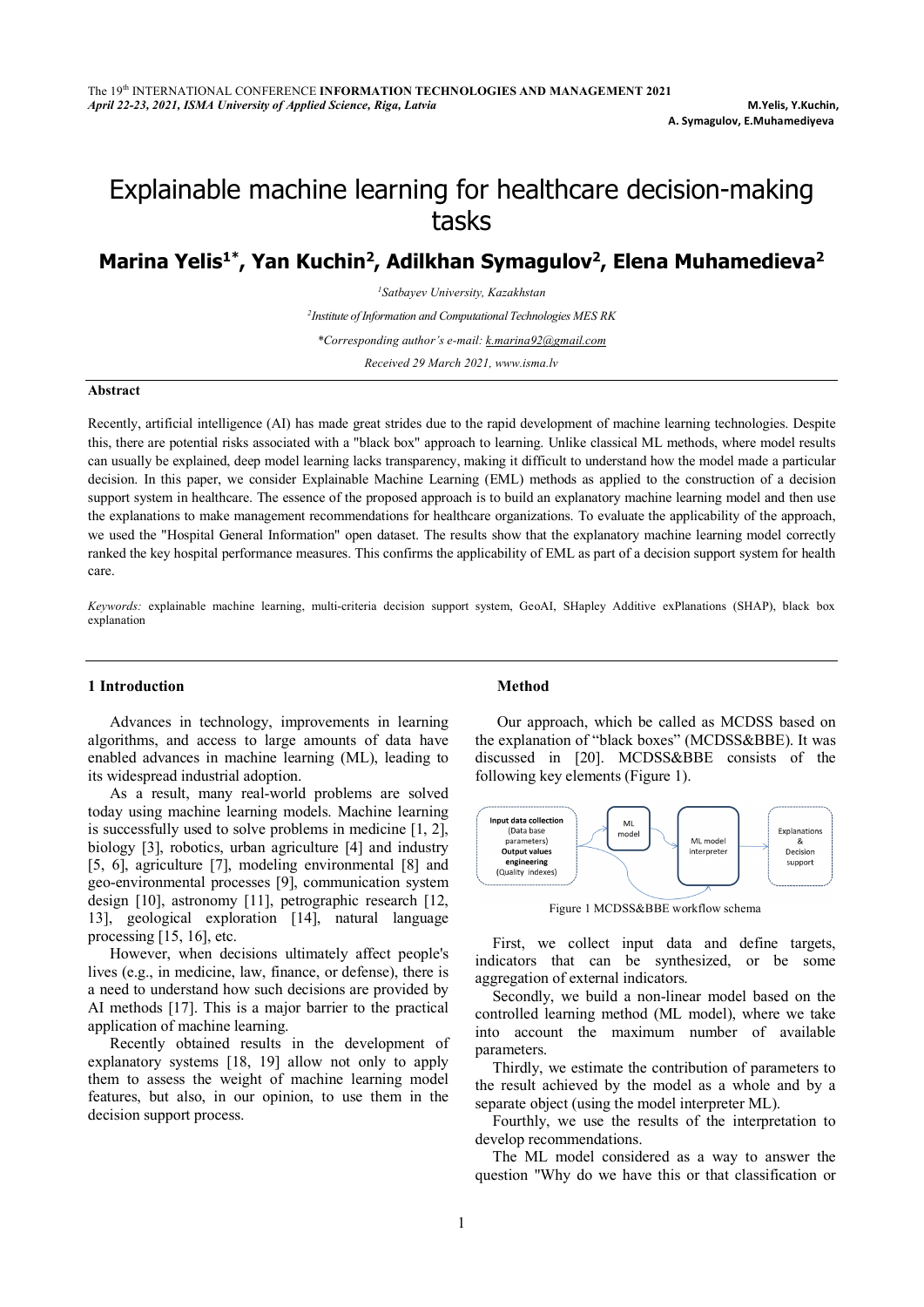The 19th INTERNATIONAL CONFERENCE **INFORMATION TECHNOLOGIES AND MANAGEMENT 2021** *April 22-23, 2021, ISMA University of Applied Science, Riga, Latvia* **M.Yelis, Y.Kuchin,**

regression result? The answer to this question for a single object is a recommendation to change input parameters to increase the values of target indicators (quality indicators). In other words, we consider the data model as a way to describe the regularities of real systems and form recommendations for their change. The SHAP interpreter [19] is used to solve the multicollinearity problem.

The application of MCDSS&BBE was described in [21].

The development of MCDSS&BBE is an element of the GeoAI Healthcare system designed to make recommendations for the management of healthcare organizations.

To assess the applicability of this approach, we used elements of MCDSS&BBE to analyze the Hospital General Information open dataset provided by Medicare.

# **Results**

Dataset has the overall hospital rating, which we use as our target in the building model, and the other 7 features which affect that overall rating. To build the recommendation system we have to figure out dependencies, how each feature affects the overall score. To do so machine learning models were built and trained to predict quality features. As a result of the experiments, a CatBoost regression model was applied [22]. Then using SHAP, the model's features were ranked in terms of their weight in the process of getting the result. In Figure 2, each line corresponds to a specific feature, which is sorted by significance (SHAP value) in descending order. Each point represents the value of each indicator and its impact on the overall rating. Its position along the horizontal axis shows how negative (left) or positive (right). At the same time, the color of the dot indicates the value of the factor - the red dots have a high value of this factor (higher than the average value in the sample), and the blue color, respectively, a low value.

The overall hospital quality rating includes more than 100 indicators, divided into 7 groups or categories of indicators: Mortality, Safety of Care, Readmission, Patient Experience, Effectiveness of Care, Timeliness of Care, and Efficient Use of Medical Imaging. The data source states that a statistical model known as the hidden variable model is used. Seven different hidden variable models are used to calculate scores on 7 groups of indicators. The hospital's cumulative score is then calculated by taking the weighted average of these group scores.



**Fig. 2.** The influence of factors on the feature "overall hospital rating".

According to Figures 2, we can see the influence of individual features on the results of the regression model. If we compare the results with the main indicators mentioned above, we see that the 4 main indicators have a strong influence on the hospital overall rating. In this way, we show that it is possible to build recommendation systems to improve the quality of hospital services by applying machine-learning model.

# **Conclusion**

The explanatory system built based on a machine learning regression model correctly ranked the main parameters of hospitals. Consequently, the influence of these factors is correctly reflected in the built model and can be applied to assess the quality of a medical institution.

The results confirm the hypothesis that Models of machine learning (explainable ML - EML) can be applied to support decision-making on the management of health care facilities.

The main limitations of this approach are:

- Difficulties in interpreting the results of explanations by applied specialists. In other words, the results obtained with EML still need further interpretation for end users.
- If the parameters under consideration have a complex semantic interpretation or do not have it at all, the use of current EML models makes no sense.

Objectives of further research:

- Use the proposed scheme of EML application in other subject areas.
- Development of automatic or semi-automatic systems to explain the obtained results.

# **Acknowledgments**

This research has been funded by the Science Committee of the Ministry of Education and Science of the Republic of Kazakhstan (Grant No. ИРН AP09259587). The authors would like to thank prof. Ravil Mukhamediev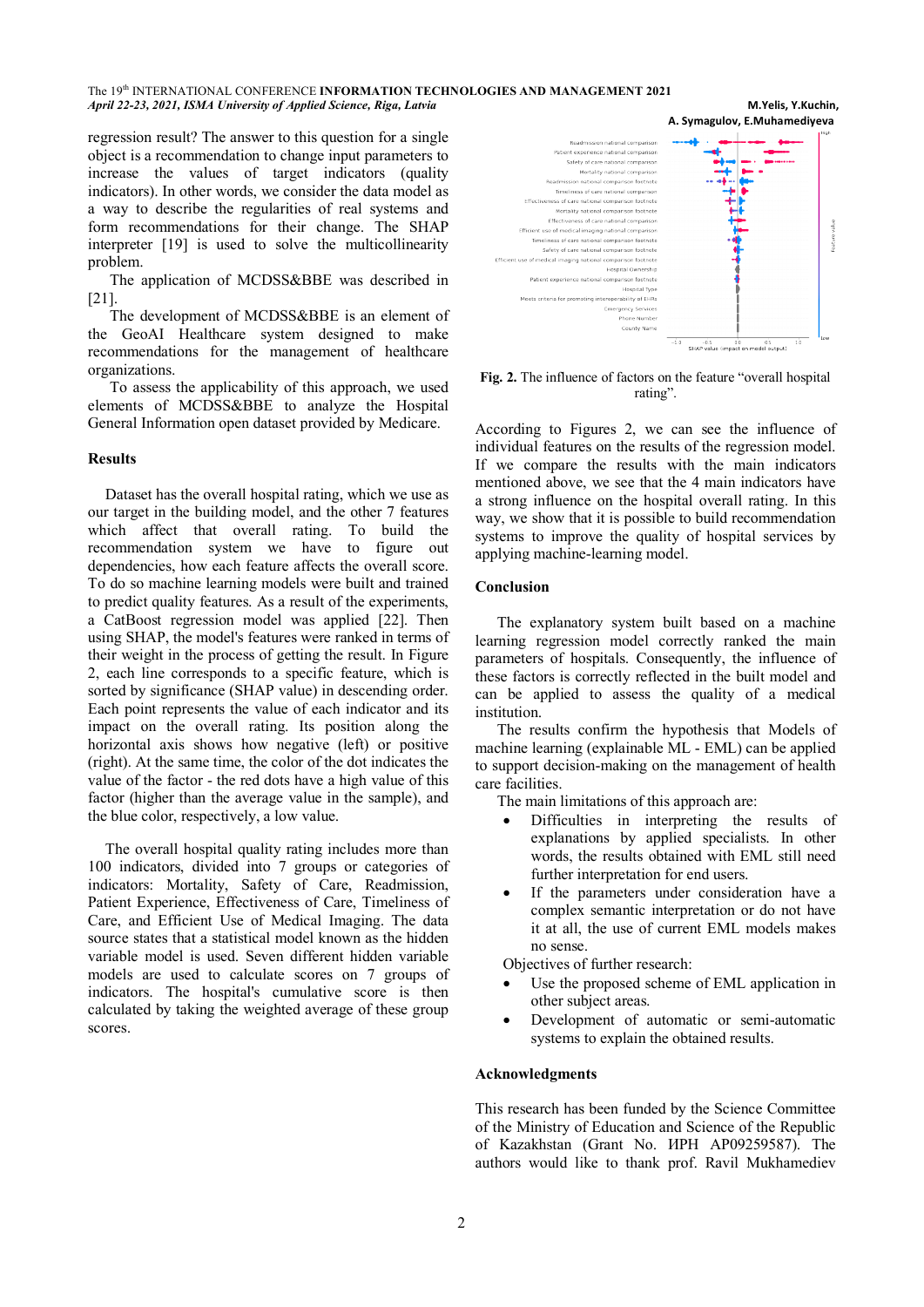**A. Symagulov, E.Muhamediyeva**

(SU) for the consultations and help with the paper preparation, prof. Elena Zaitseva and prof. Vitaly Levashenko from Dept. of Informatics, University of Žilina for their valuable feedback and cross-country collaborations.

# **References**

- [1] Cruz J, Wishart D Applications of Machine Learning in Cancer Prediction and Prognosis Cancer Informatics 2006 pp 59–77
- [2] Miotto R, Wang F, Wang S, Jiang X, Dudley J Deep learning for healthcare: review, opportunities and challenges: Briefings in bioinformatics 2017 pp 1236-1246
- [3] Ballester Pedro, John BO Mitchell A machine learning approach to predicting protein–ligand binding affinity with applications to molecular docking: Bioinformatics 26 V 9 2010 pp 1169-1175
- [4] Mahdavinejad M, Mohammadreza R, Mohammadamin B, Peyman A, Payam B, Amit S Machine learning for Internet of Things data analysis: A survey. Digital Communications and Networks 4 no 3 2018 pp 161-175
- [5] Charles F, Worden K Structural health monitoring: a machine learning perspective 2012 pp 66
- [6] Lai J, Qiu J, Feng Z, Chen J, Fan H Prediction of soil deformation in tunnelling using artificial neural networks: Computational Intelligence and Neuroscience 2016
- [7] Liakos K, Busato P, Moshou D, Pearson S, Bochtis D Machine learning in agriculture: A review: *Sensors* 2018
- [8] Recknagel F Application Of macine Learning To Ecological Modelling: Ecological Modelling V 146 2001 pp 303-310
- [9] Tatarinov V, Manevich A, Losev I System approach to geodynamic zoning on the basis of artificial neural networks: Mining Sciences and Technology 2018 pp 14-25
- [10] Charles C, Hecker J, Stuntebeck E, Shea T Applications of machine learning to cognitive radio networks: Wireless Communications 2007 pp 47-52
- [11] Ball N, Brunner R, Data mining and machine learning in astronomy: Journal of Modern Physics 2010 pp 1049-1106
- [12] Muhamediyev R, Amirgaliev E, Iskakov S, Kuchin Y, Muhamedyeva E Integration of Results of Recognition Algorithms at the Uranium Deposits: Journal of ACIII 2014 pp 347-352
- [13] Kuchin Y, Mukhamediev R, Yakunin K One method of generating synthetic data to assess the upper limit of machine learning algorithms performance: Cogent Engineering 2020
- [14] Chen Y, Wu W Application of one-class support vector machine to quickly identify multivariate anomalies from geochemical exploration data Geochemistry: Exploration, Environment, Analysis 2017 pp 231-238
- [15] Hirschberg J, Manning C Advances in natural language processing: Science 2015 pp 261-266
- [16] Goldberg Y A primer on neural network models for natural language processing: Journal of Artificial Intelligence Research 2016 pp 345-420
- [17]Arrieta A, a D´ıaz-Rodr´ıguez N, Del Ser J, Bennetot A, Tabik S, Barbado A, Garcia S, Gil-Lopez S, Molina D, Benjamins R, Chatila R, Herrera F Explainable Artificial Intelligence (XAI): Concepts, taxonomies, opportunities and challenges toward responsible AI: Information Fusion 2020 pp 82-115
- [18] Ribeiro M, Guestrin S Local Interpretable Model-Agnostic Explanations (LIME): An Introduction A technique to explain the predictions of any machine learning classifier 2016
- [19] Lundberg S, Lee S A unified approach to interpreting model predictions: *Advances in Neural Information Processing Systems* 2017 pp 4765-4774
- [20] Muhamedyev R, Yakunin K, Kuchin Y, Symagulov A, Murzakhmetov S, Abdurazakov A The use machine learning interpreter for the development of decision support system: The 18th International Scientific Conference Information Technologies And Management 2020 pp 19-20
- [21] Muhamedyev R, Yakunin K, Kuchin Y, Symagulov A, Buldybayev S, Murzahmetov S, Abdurazakov A The use of machine learning "black boxes" explanation systems to improve the quality of school education: Cogent Engineering 2020<br>CatBoostRegressor documentation.

 $[22]$  CatBoostRegressor https://catboost.ai/docs/concepts/pythonreference\_catboostregressor.html#pythonreference\_catboostregressor\_\_purpose

| <b>Authors</b> |                                                                                                                                                                                                                                                              |
|----------------|--------------------------------------------------------------------------------------------------------------------------------------------------------------------------------------------------------------------------------------------------------------|
|                | Marina Yelis, 1992, Almaty, Kazakhstan.<br>Current position, grades: PhD student at Satbayev University.<br>Scientific interest: machine learning, data processing, computer vision, etc.                                                                    |
|                | Yan I Kuchin, 1980, Almaty, Kazakhstan.<br>Current position, grades: programmer-engineer at Institute of Information and Computational Technologies.<br>Scientific interest: geophysics, machine learning, data processing, natural language processing etc. |
|                | Adilkhan Symagulov, 1994, Almaty, Kazakhstan.<br>Current position, grades: programmer-engineer at Institute of Information and Computational Technologies.<br>Scientific interest: machine learning, data processing, natural language processing etc.       |
|                | Elena Muhamedieva, 1971, Almaty, Kazakhstan.<br>Current position, grades: researcher at Institute of Information and Computational Technologies, MSC.<br>Scientific interest: machine learning, data processing, healthcare etc.                             |